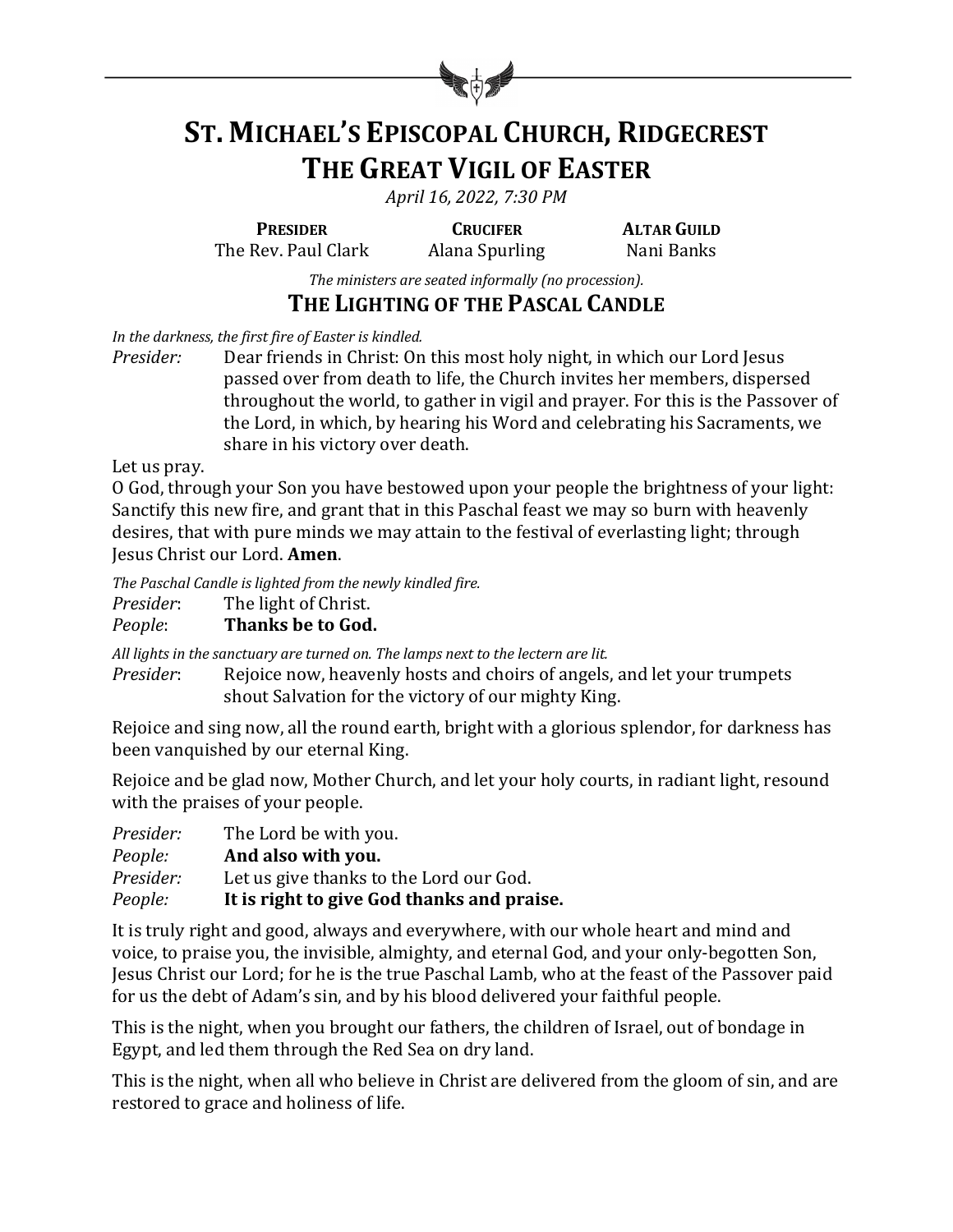

This is the night, when Christ broke the bonds of death and hell, and rose victorious from the grave.

Holy Father, accept our evening sacrifice, the offering of this candle in your honor. May it shine continually to drive away all darkness. May Christ, the Morning Star who knows no setting, find it ever burning—he who gives his light to all creation, and who lives and reigns for ever and ever. **Amen**.

It is customary that the Paschal Candle burn at all services from Easter Day through the Day of Pentecost.

# **THE LITURGY OF THE WORD**

Let us hear the record of God's saving deeds in history, how he saved his people in ages past; and let us pray that our God will bring each of us to the fullness of redemption.

*Please be seated.*

#### EXODUS 14:10-31: 15:20-21 SANDY DAVIS

ISRAEL'S DELIVERANCE AT THE RED SEA:

As Pharaoh drew near, the Israelites looked back, and there were the Egyptians advancing on them. In great fear the Israelites cried out to the Lord. They said to Moses, "Was it because there were no graves in Egypt that you have taken us away to die in the wilderness? What have you done to us, bringing us out of Egypt? Is this not the very thing we told you in Egypt, 'Let us alone and let us serve the Egyptians'? For it would have been better for us to serve the Egyptians than to die in the wilderness." But Moses said to the people, "Do not be afraid, stand firm, and see the deliverance that the Lord will accomplish for you today; for the Egyptians whom you see today you shall never see again. The Lord will fight for you, and you have only to keep still."

Then the Lord said to Moses, "Why do you cry out to me? Tell the Israelites to go forward. But you lift up your staff, and stretch out your hand over the sea and divide it, that the Israelites may go into the sea on dry ground. Then I will harden the hearts of the Egyptians so that they will go in after them; and so I will gain glory for myself over Pharaoh and all his army, his chariots, and his chariot drivers. And the Egyptians shall know that I am the Lord, when I have gained glory for myself over Pharaoh, his chariots, and his chariot drivers."

The angel of God who was going before the Israelite army moved and went behind them; and the pillar of cloud moved from in front of them and took its place behind them. It came between the army of Egypt and the army of Israel. And so the cloud was there with the darkness, and it lit up the night; one did not come near the other all night.

Then Moses stretched out his hand over the sea. The Lord drove the sea back by a strong east wind all night, and turned the sea into dry land; and the waters were divided. The Israelites went into the sea on dry ground, the waters forming a wall for them on their right and on their left. The Egyptians pursued, and went into the sea after them, all of Pharaoh's horses, chariots, and chariot drivers. At the morning watch the Lord in the pillar of fire and cloud looked down upon the Egyptian army, and threw the Egyptian army into panic. He clogged their chariot wheels so that they turned with difficulty. The Egyptians said, "Let us flee from the Israelites, for the Lord is fighting for them against Egypt."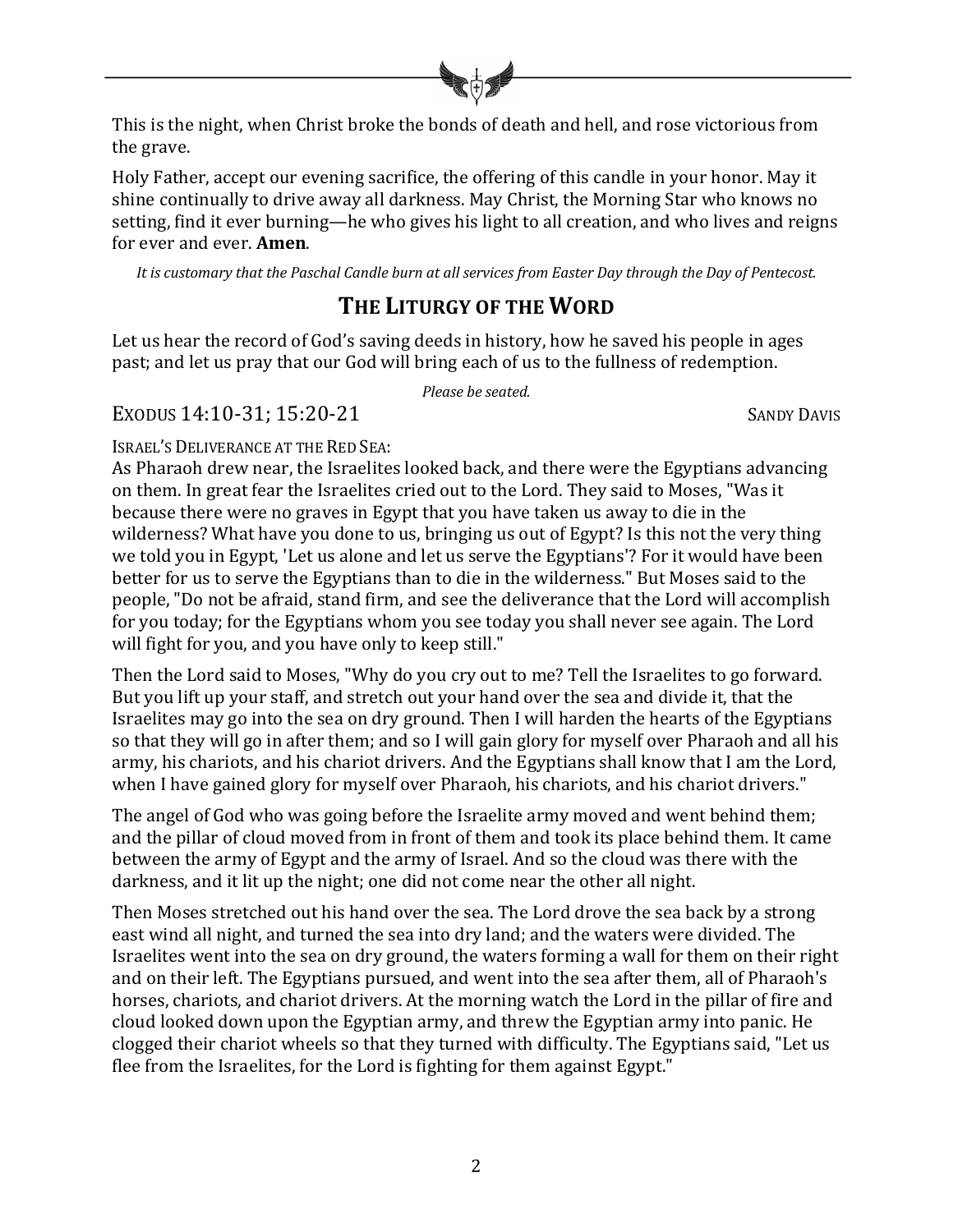

Then the Lord said to Moses, "Stretch out your hand over the sea, so that the water may come back upon the Egyptians, upon their chariots and chariot drivers." So Moses stretched out his hand over the sea, and at dawn the sea returned to its normal depth. As the Egyptians fled before it, the Lord tossed the Egyptians into the sea. The waters returned and covered the chariots and the chariot drivers, the entire army of Pharaoh that had followed them into the sea; not one of them remained. But the Israelites walked on dry ground through the sea, the waters forming a wall for them on their right and on their left.

Thus the Lord saved Israel that day from the Egyptians; and Israel saw the Egyptians dead on the seashore. Israel saw the great work that the Lord did against the Egyptians. So the people feared the Lord and believed in the Lord and in his servant Moses.

Then the prophet Miriam, Aaron's sister, took a tambourine in her hand; and all the women went out after her with tambourines and with dancing. And Miriam sang to them:

"Sing to the Lord, for he has triumphed gloriously; horse and rider he has thrown into the sea."

Here ends the reading.

| <b>CANTICLE 8</b>                                | Please stand as you are able.                                                    |                               |
|--------------------------------------------------|----------------------------------------------------------------------------------|-------------------------------|
|                                                  | THE SING OF MOSES (BCP p. 85)                                                    | <b>ALANA SPURLING</b>         |
|                                                  | I will sing to the Lord, for he is lofty and uplifted; *                         |                               |
|                                                  | the horse and its rider has he hurled into the sea.                              |                               |
| The Lord is my strength and my refuge; *         |                                                                                  |                               |
| the Lord has become my Savior.                   |                                                                                  |                               |
| This is my God and I will praise him, *          |                                                                                  |                               |
| the God of my people and I will exalt him.       |                                                                                  |                               |
| The Lord is a mighty warrior; *                  |                                                                                  |                               |
| Yahweh is his Name.                              |                                                                                  |                               |
|                                                  | The chariots of Pharaoh and his army has he hurled into the sea; *               |                               |
|                                                  | the finest of those who bear armor have been drowned in the Red Sea.             |                               |
|                                                  | The fathomless deep has overwhelmed them; *                                      |                               |
| they sank into the depths like a stone.          |                                                                                  |                               |
| Your right hand, O Lord, is glorious in might; * |                                                                                  |                               |
|                                                  | your right hand, O Lord, has overthrown the enemy.                               |                               |
|                                                  | Who can be compared with you, O Lord, among the gods? *                          |                               |
|                                                  | who is like you, glorious in holiness, awesome in renown, and worker of wonders? |                               |
| You stretched forth your right hand; *           |                                                                                  |                               |
| the earth swallowed them up.                     |                                                                                  |                               |
|                                                  | With your constant love you led the people you redeemed; *                       |                               |
|                                                  | with your might you brought them in safety to your holy dwelling.                |                               |
| You will bring them in and plant them *          |                                                                                  |                               |
| on the mount of your possession,                 |                                                                                  |                               |
|                                                  | The resting-place you have made for yourself, 0 Lord, *                          |                               |
|                                                  | the sanctuary, O Lord, that your hand has established.                           |                               |
| The Lord shall reign *                           |                                                                                  |                               |
| forever and forever.                             |                                                                                  | (Exodus 15:1-6, 11-13, 17-18) |
|                                                  |                                                                                  |                               |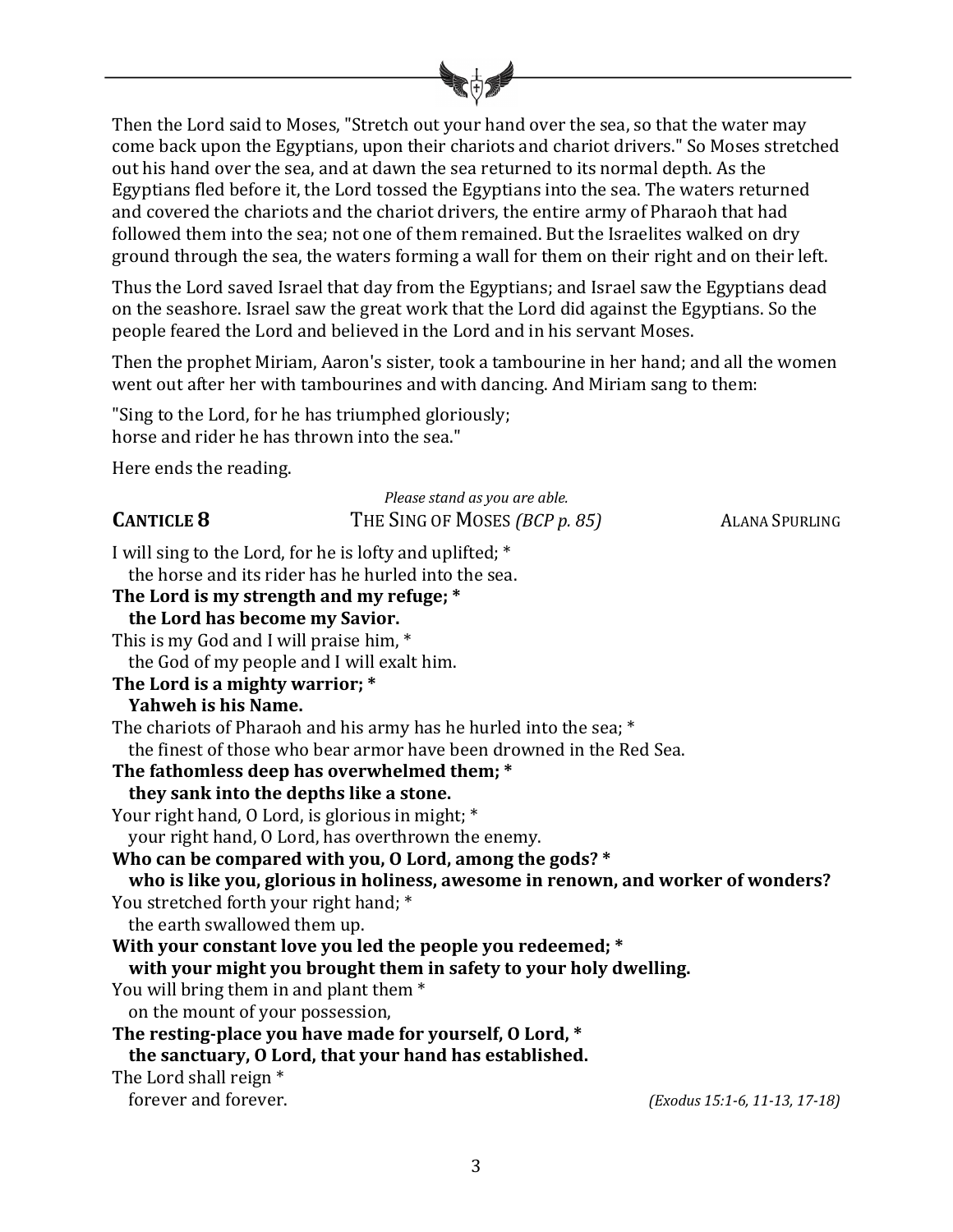

#### *Presider*: Let us pray.

O God, whose wonderful deeds of old shine forth even to our own day, you once delivered by the power of your mighty arm your chosen people from slavery under Pharaoh, to be a sign for us of the salvation of all nations by the water of Baptism: Grant that all the peoples of the earth may be numbered among the offspring of Abraham, and rejoice in the inheritance of Israel; through Jesus Christ our Lord. **Amen**.

|                    | Please be seated. |                          |
|--------------------|-------------------|--------------------------|
| THE SECOND READING | ISAIAH 55:1-11    | <b>RICHARD HENDRICKS</b> |

#### SALVATION OFFERED FREELY TO ALL:

Ho, everyone who thirsts, come to the waters; and you that have no money, come, buy and eat! Come, buy wine and milk without money and without price. Why do you spend your money for that which is not bread, and your labor for that which does not satisfy? Listen carefully to me, and eat what is good, and delight yourselves in rich food. Incline your ear, and come to me; listen, so that you may live. I will make with you an everlasting covenant, my steadfast, sure love for David. See, I made him a witness to the peoples, a leader and commander for the peoples. See, you shall call nations that you do not know, and nations that do not know you shall run to you, because of the Lord your God, the Holy One of Israel, for he has glorified you.

Seek the Lord while he may be found, call upon him while he is near; let the wicked forsake their way, and the unrighteous their thoughts; let them return to the Lord, that he may have mercy on them, and to our God, for he will abundantly pardon. For my thoughts are not your thoughts, nor are your ways my ways, says the Lord. For as the heavens are higher than the earth, so are my ways higher than your ways and my thoughts than your thoughts. For as the rain and the snow come down from heaven, and do not return there until they have watered the earth, making it bring forth and sprout, giving seed to the sower and bread to the eater, so shall my word be that goes out from my mouth; it shall not return to me empty, but it shall accomplish that which I purpose, and succeed in the thing for which I sent it.

Here ends the reading.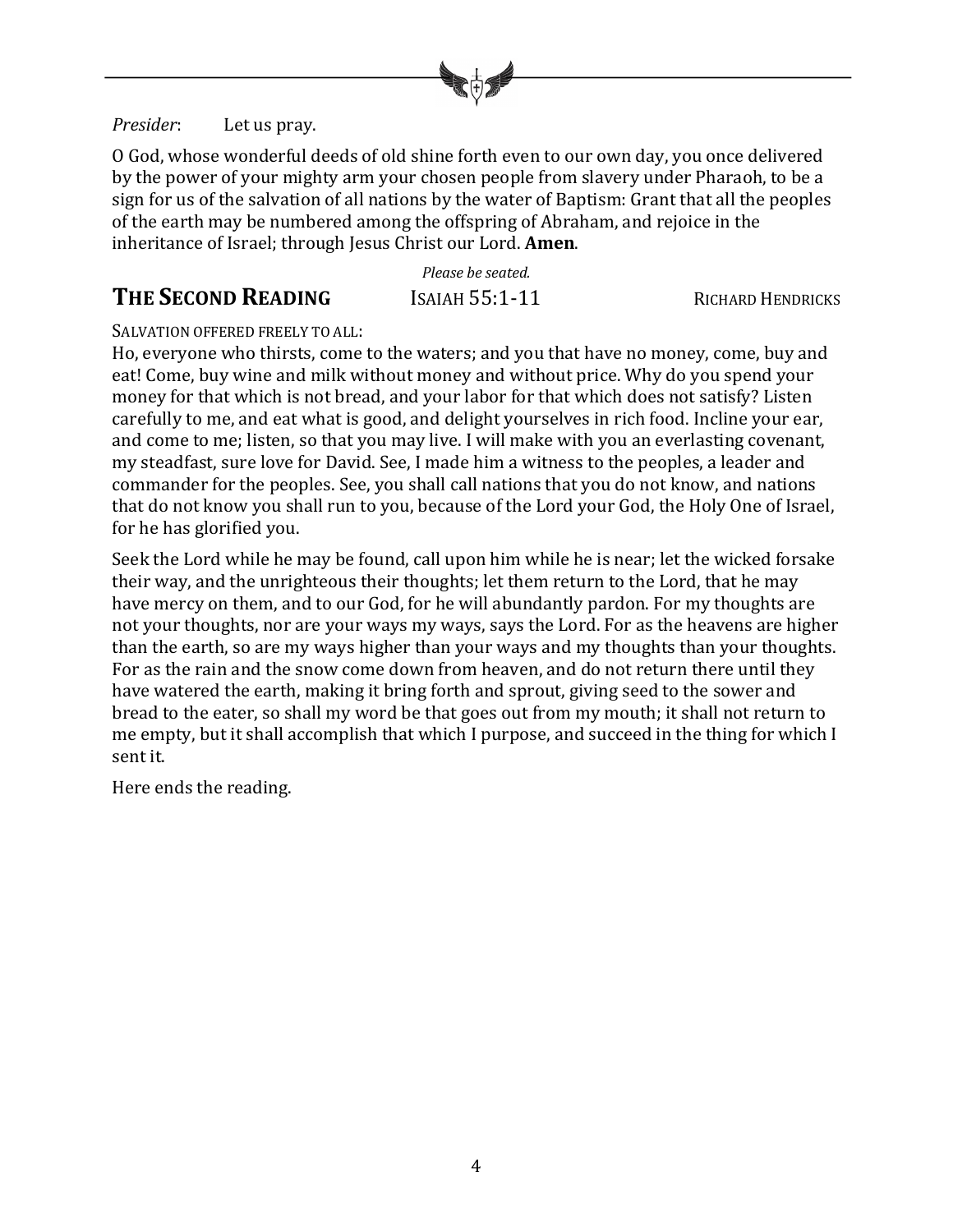

*Please stand as you are able.*

**CANTICLE 9** THE FIRST SONG OF ISAIAH *(BCP p. 86)* ALANA SPURLING

Surely, it is God who saves me: \*

I will trust in him and not be afraid. For the Lord is my stronghold and my sure defense, \* and he will be my Savior. Therefore you shall draw water with rejoicing  $*$ from the springs of salvation. And on that day you shall say, \* Give thanks to the Lord and call upon his Name; Make his deeds known among the peoples;  $*$ see that they remember that his Name is exalted. Sing the praises of the Lord, for he has done great things, \* and this is known in all the world. Cry aloud, inhabitants of Zion, ring out your joy,  $*$ for the great one in the midst of you is the Holy One of Israel. *(Isaiah 12:2-6)* 

*Presider*: Let us pray.

O God, you have created all things by the power of your Word, and you renew the earth by your Spirit: Give now the water of life to those who thirst for you, that they may bring forth abundant fruit in your glorious kingdom; through Jesus Christ our Lord. **Amen**.

# **THE RENEWAL OF BAPTISMAL VOWS** *(BCP p. 292)*

Through the Paschal mystery, dear friends, we are buried with Christ by Baptism into his death, and raised with him to newness of life. I call upon us, therefore, to renew the solemn promises and vows of Holy Baptism, by which we once renounced Satan and all his works, and promised to serve God faithfully in his holy Catholic Church.

| Presider           | Do you reaffirm your renunciation of evil and<br>renew your commitment to Jesus Christ?                                                                                                                                                                                                                                                                                                                          |
|--------------------|------------------------------------------------------------------------------------------------------------------------------------------------------------------------------------------------------------------------------------------------------------------------------------------------------------------------------------------------------------------------------------------------------------------|
| People             | I do.                                                                                                                                                                                                                                                                                                                                                                                                            |
| Presider<br>People | Do you believe in God the Father?<br>I believe in God, the Father almighty, creator of heaven and earth.                                                                                                                                                                                                                                                                                                         |
| Presider           | Do you believe in Jesus Christ, the Son of God?                                                                                                                                                                                                                                                                                                                                                                  |
| People             | I believe in Jesus Christ, his only Son, our Lord.<br>He was conceived by the power of the Holy Spirit<br>and born of the Virgin Mary.<br>He suffered under Pontius Pilate, was crucified, died, and was buried.<br>He descended to the dead. On the third day he rose again.<br>He ascended into heaven, and is seated at the right hand of the Father.<br>He will come again to judge the living and the dead. |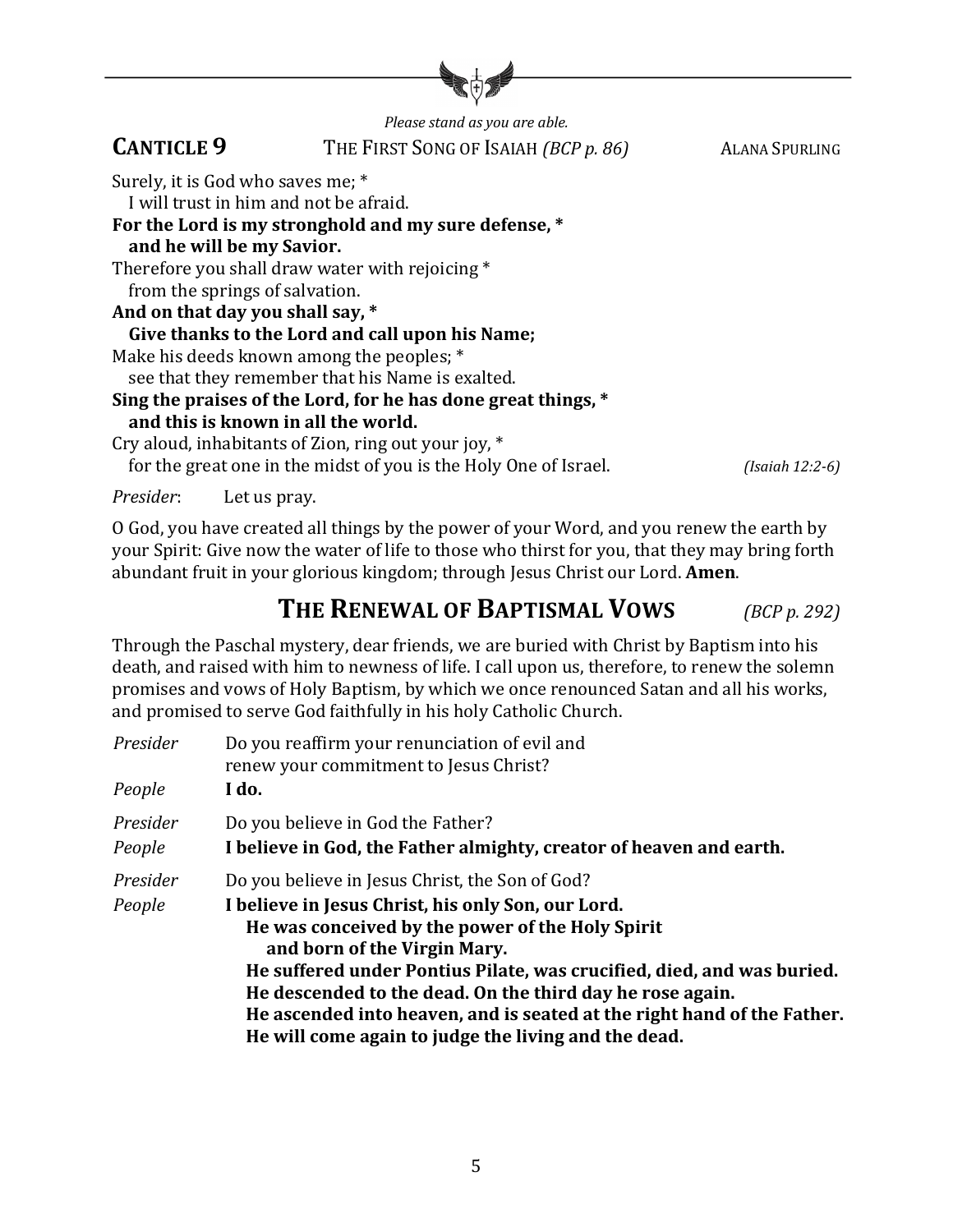

| Presider<br>People | Do you believe in God the Holy Spirit?<br>I believe in the Holy Spirit, the holy catholic Church,<br>the communion of saints, the forgiveness of sins,<br>the resurrection of the body, and the life everlasting. |
|--------------------|-------------------------------------------------------------------------------------------------------------------------------------------------------------------------------------------------------------------|
| Presider           | Will you continue in the apostles' teaching and fellowship,<br>in the breaking of bread, and in the prayers?                                                                                                      |
| People             | I will, with God's help.                                                                                                                                                                                          |
| Presider           | Will you persevere in resisting evil, and, whenever you fall into sin,<br>repent and return to the Lord?                                                                                                          |
| People             | I will, with God's help.                                                                                                                                                                                          |
| Presider<br>People | Will you proclaim by word and example the Good News of God in Christ?<br>I will, with God's help.                                                                                                                 |
| Presider           | Will you seek and serve Christ in all persons,<br>loving your neighbor as yourself?                                                                                                                               |
| People             | I will, with God's help.                                                                                                                                                                                          |
| Presider           | Will you strive for justice and peace among all people,<br>and respect the dignity of every human being?                                                                                                          |
| People             | I will, with God's help.                                                                                                                                                                                          |

May Almighty God, the Father of our Lord Jesus Christ, who has given us a new birth by water and the Holy Spirit, and bestowed upon us the forgiveness of sins, keep us in eternal life by his grace, in Christ Jesus our Lord. **Amen**.

## **AT THE EUCHARIST**

All the candles at the Altar may now be lighted from the Paschal Candle.

| Presider | Alleluia! Christ is risen!        |
|----------|-----------------------------------|
| People   | Christ is risen indeed. Alleluia! |

**GLORIA** *(BCP p. 356)* Glory to God in the highest, and peace to his people on earth.

Lord God, heavenly King, almighty God and Father,

we worship you, we give you thanks, we praise you for your glory.

Lord Jesus Christ, only Son of the Father, Lord God, Lamb of God,

**you take away the sin of the world: have mercy on us;** 

**you are seated at the right hand of the Father: receive our prayer.**

For you alone are the Holy One, you alone are the Lord, you alone are the Most High, **Jesus Christ, with the Holy Spirit, in the glory of God the Father. Amen.**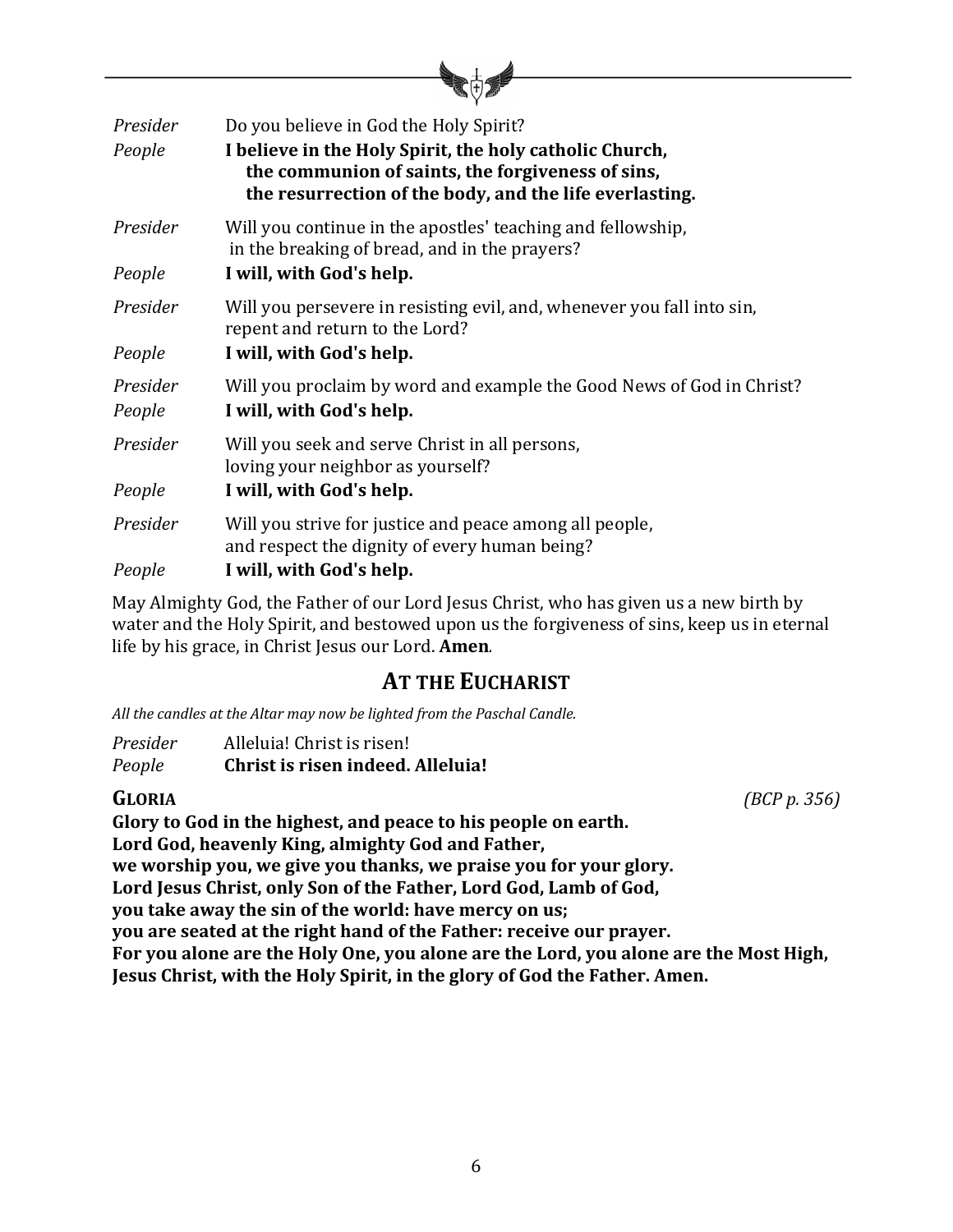### **THE COLLECT OF THE DAY** *(BCP p. 295)*

| Presider | God be with you.   |
|----------|--------------------|
| People   | And also with you. |
| Presider | Let us pray.       |

O God, who made this most holy night to shine with the glory of the Lord's resurrection: Stir up in your Church that Spirit of adoption which is given to us in Baptism, that we, being renewed both in body and mind, may worship you in sincerity and truth; through Jesus Christ our Lord, who lives and reigns with you, in the unity of the Holy Spirit, one God, now and forever. **Amen**. *Please be seated.*

#### **THE EPISTLE** SANDY ROMANS 6:3-11 SANDY DAVIS

A READING FROM PAUL'S LETTER TO THE ROMANS.

Do you not know that all of us who have been baptized into Christ Jesus were baptized into his death? Therefore we have been buried with him by baptism into death, so that, just as Christ was raised from the dead by the glory of the Father, so we too might walk in newness of life. For if we have been united with him in a death like his, we will certainly be united with him in a resurrection like his. We know that our old self was crucified with him so that the body of sin might be destroyed, and we might no longer be enslaved to sin. For whoever has died is freed from sin. But if we have died with Christ, we believe that we will also live with him. We know that Christ, being raised from the dead, will never die again; death no longer has dominion over him. The death he died, he died to sin, once for all; but the life he lives, he lives to God. So you also must consider yourselves dead to sin and alive to God in Christ Jesus.

Hear what the Spirit is saying to God's people. **Thanks be to God.** 

#### **THE RESPONSE** PSALM 114 SANDY DAVIS

*Remaining seated, the Reader and the People say the Psalm responsively by whole verse.* THE PSALM APPOINTED IS PSALM 114.

Hallelujah!

When Israel came out of Egypt,  $*$ 

the house of Jacob from a people of strange speech,

## **Judah became God's sanctuary** \*

**and Israel his dominion.**

The sea beheld it and fled:  $*$ 

Jordan turned and went back. The mountains skipped like rams, \*

and the little hills like young sheep.

What ailed you, O sea, that you fled?  $*$ O Jordan, that you turned back?

# You mountains, that you skipped like rams? \*

#### **you little hills like young sheep?** Tremble, O earth, at the presence of the Lord, \*

at the presence of the God of Jacob,

**Who turned the hard rock into a pool of water \*** and flint-stone into a flowing spring.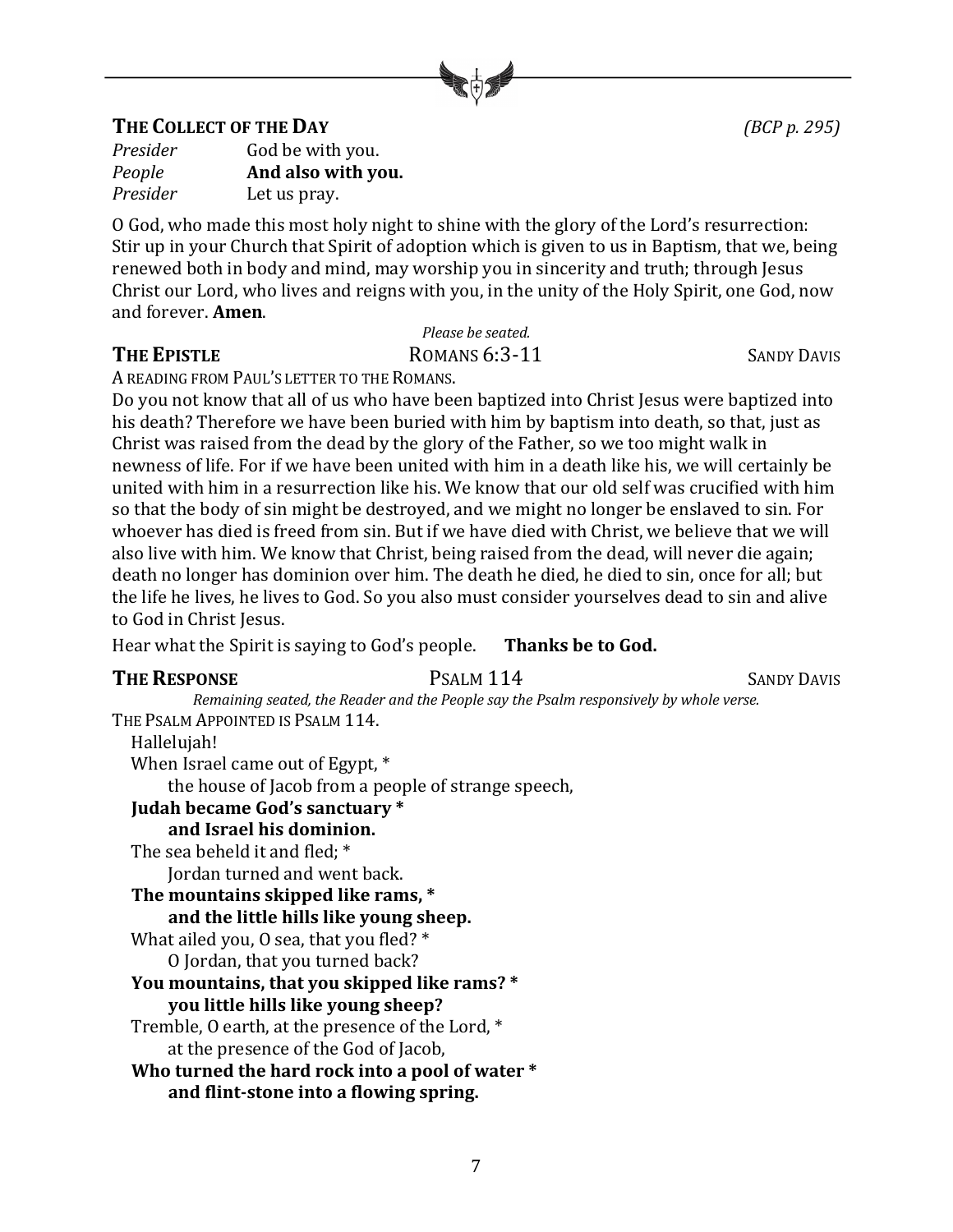

*Please stand as you are able.*

#### **SEQUENCE MUSIC**

**THE HOLY GOSPEL** LUKE 24:1-12 THE REV. PAUL CLARK Gospeller The Holy Gospel of our Lord Jesus Christ according to Luke. *People* **Glory to you, Lord Christ.** 

On the first day of the week, at early dawn, the women who had come with Jesus from Galilee came to the tomb, taking the spices that they had prepared. They found the stone rolled away from the tomb, but when they went in, they did not find the body. While they were perplexed about this, suddenly two men in dazzling clothes stood beside them. The women were terrified and bowed their faces to the ground, but the men said to them, "Why do you look for the living among the dead? He is not here, but has risen. Remember how he told you, while he was still in Galilee, that the Son of Man must be handed over to sinners, and be crucified, and on the third day rise again." Then they remembered his words, and returning from the tomb, they told all this to the eleven and to all the rest. Now it was Mary Magdalene, Joanna, Mary the mother of James, and the other women with them who told this to the apostles. But these words seemed to them an idle tale, and they did not believe them. But Peter got up and ran to the tomb; stooping and looking in, he saw the linen cloths by themselves; then he went home, amazed at what had happened.

| Gospeller | The Gospel of the Lord.     |
|-----------|-----------------------------|
| People    | Praise to you, Lord Christ. |

*Please be seated.*

**HOMILY** THE REV. PAUL CLARK

*A period of silence and personal reflection follows the sermon. Please stand as you are able.*

### **THE PRAYERS OF THE PEOPLE ALANA SPURLING**

The Leader and People pray responsively In peace, let us pray to the Lord.

For the holy Church of God, that it may be filled with truth and love, and be found without fault at the day of your coming, we pray to you, O Lord. **Lord, have mercy.** 

For Michael our Presiding Bishop, for David our own Bishop, for all bishops and other ministers, and for all the holy people of God, we pray to you, O Lord. **Lord, have mercy.** 

For all who fear God and believe in you, Lord Christ, that our divisions may cease, and that all may be one as you and the Father are one, we pray to you, O Lord. **Lord, have mercy.** 

For the mission of the Church, that in faithful witness it may preach the Gospel to the ends of the earth, we pray to you, O Lord. **Lord, have mercy. Lord, have mercy.** 

In the Anglican communion for The Diocese of Kutigi in The Church of Nigeria, and in our diocese for the work and ministry of the Episcopal Church of St. Anne in Stockton, we pray to you, 0 Lord. **Lord, have mercy.** 

For the peace of the world, that a spirit of respect and forbearance may grow among nations and peoples, we pray to you, O Lord. **Lord, have mercy. Lord, have mercy.**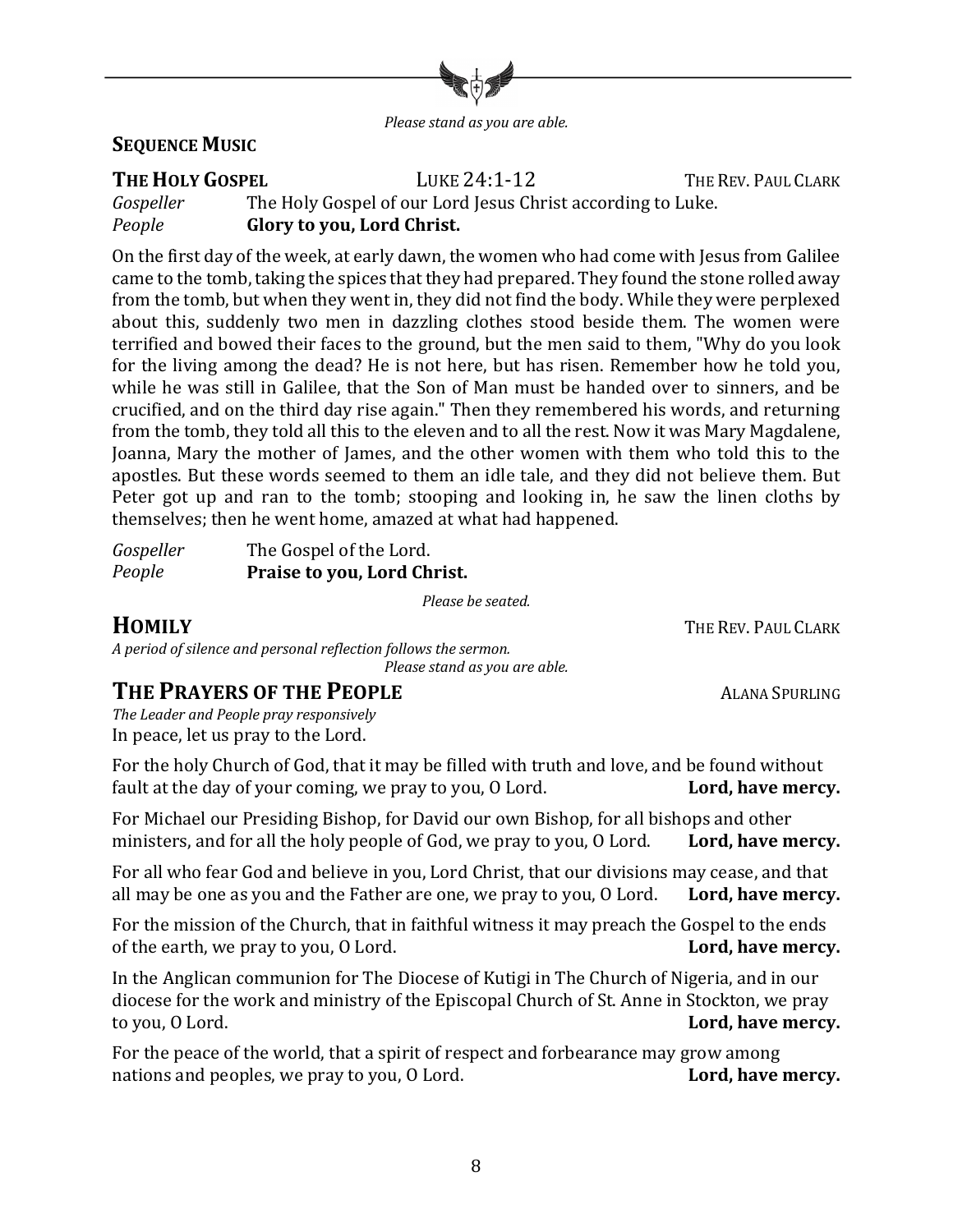

For those in positions of public trust especially Joseph our President, Gavin our Governor, and Eric our Mayor, that they may serve justice, and promote the dignity and freedom of every person, we pray to you, O Lord. **Lord, have mercy. Lord, have mercy.** 

For the poor, the persecuted, the sick, and all who suffer; for refugees, prisoners, and all who are in danger; that they may be relieved and protected, we pray to you, O Lord. Lord, have mercy.

For this congregation, that we may be delivered from hardness of heart, and show forth your glory in all that we do, we pray to you, O Lord. **Lord, have mercy.** 

For all who have commended themselves to our prayers; for our families, friends, and neighbors; that being freed from anxiety, they may live in joy, peace, and health, we pray to you, O Lord. **Lord, have mercy.** 

For Stan, Rita, and Robert, we pray to you, O Lord. **Lord. Lord, have mercy.** 

For all who have died in the communion of your Church, and those whose faith is known to you alone, that, with all the saints, they may have rest in that place where there is no pain or grief, but life eternal, we pray to you, O Lord. **Lord, have mercy.** 

Rejoicing in the fellowship of the ever-blessed Virgin Mary, St. Michael, and all the saints, let us commend ourselves, and one another, and all our life to Christ our God.

#### To you, O Lord our God.

*Presider:* For yours is the majesty, O Father, Son, and Holy Spirit; yours is the kingdom and the power and the glory, now and forever. **Amen**.

### **THE PEACE**

| Presider | The peace of the Lord be always with you. |
|----------|-------------------------------------------|
| People   | And also with you.                        |

*Please stay in your pew. Waving, bowing, and peace signs are appropriate. Please be seated.* 

#### **ANNOUNCEMENTS** RICHARD HENDRICKS

**Easter Day Service**, tomorrow at 10 a.m.

**St. Michael's Zoom Evening Prayer, Thursdays at 6:30 p.m.** Zoom ID: 928 461 1047, Password: StMichael

Please mail your offerings to the church (at the mailing address above) or give to the church online using tithe.ly (https://tithe.ly/give?c=2212452).

For the latest news and information: visit www.stmichaelsridgecrest.org

For pastoral care: call 760-608-0396 or email stmichaelsridgecrest@mail.com

# **THE HOLY COMMUNION**

### **OFFERTORY INVITATION** [EPHESIANS 5:2]

Walk in love, as Christ loved us and gave himself for us, an offering and sacrifice to God.

*Please stand as able for the Offertory Hymn*

**OFFERTORY HYMN** BREATHE ON ME, BREATH OF GOD *Hymnal #508*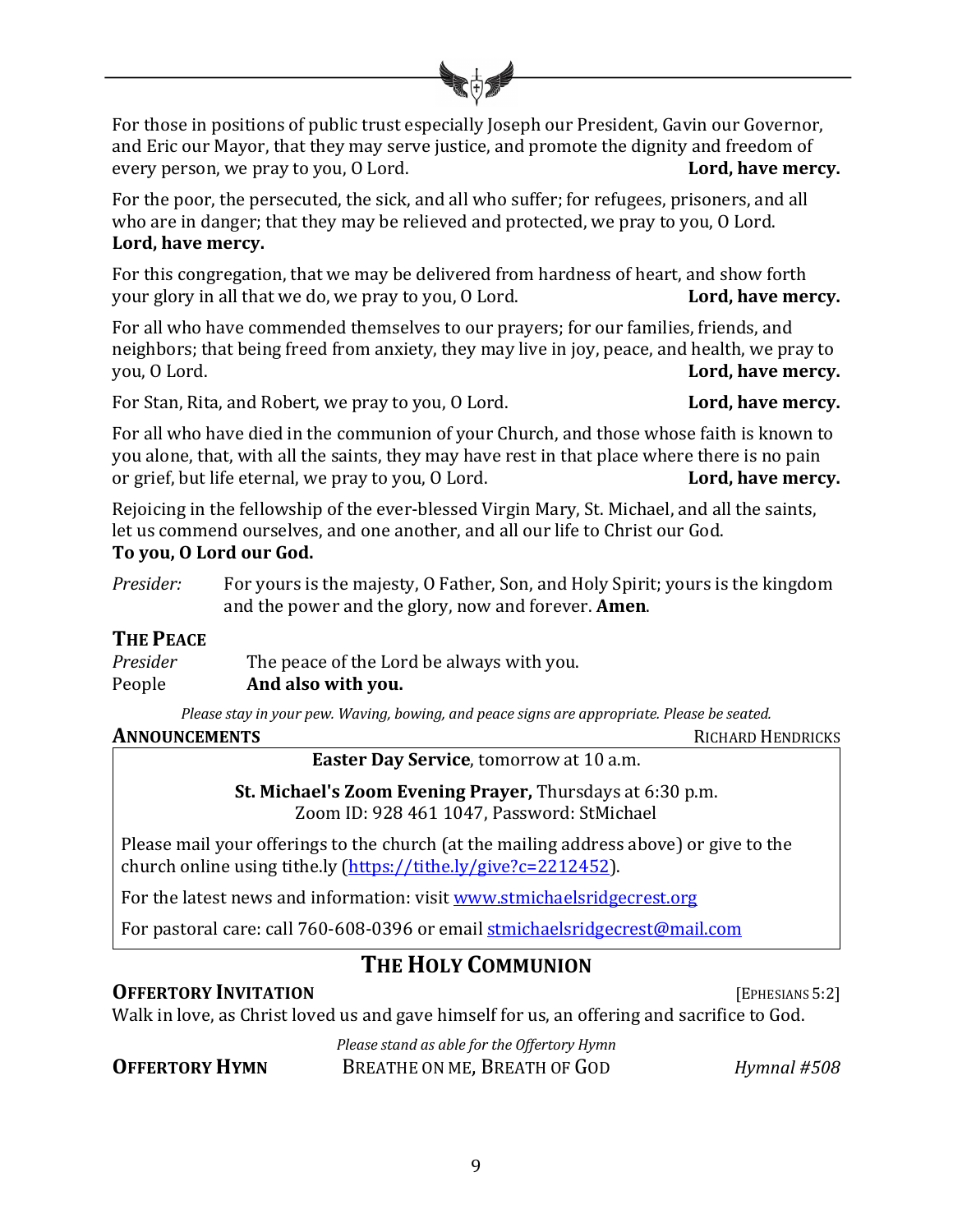



|          | THE GREAT THANKSGIVING    | EUCHARISTIC PRAYER D                       |
|----------|---------------------------|--------------------------------------------|
| Presider | The Lord be with you.     |                                            |
| People   | And also with you.        |                                            |
| Presider | Lift up your hearts.      |                                            |
| People   | We lift them to the Lord. |                                            |
| Presider |                           | Let us give thanks to the Lord our God.    |
| People   |                           | It is right to give God thanks and praise. |

It is truly right to glorify you, Father, and to give you thanks; for you alone are God, living and true, dwelling in light inaccessible from before time and for ever.

Fountain of life and source of all goodness, you made all things and fill them with your blessing; you created them to rejoice in the splendor of your radiance.

Countless throngs of angels stand before you to serve you night and day; and, beholding the glory of your presence, they offer you unceasing praise. Joining with them, and giving voice to every creature under heaven, we acclaim you, and glorify your Name, as we say,

# **SANCTUS** *(BCP p. 373)*

#### Holy, holy, holy Lord, God of power and might, Heaven and earth are full of your glory. Hosanna in the highest. Blessed is he who comes in the name of the Lord. Hosanna in the highest.

#### *The people stand or kneel. The Presider continues*

We acclaim you, holy Lord, glorious in power. Your mighty works reveal your wisdom and love. You formed us in your own image, giving the whole world into our care, so that, in obedience to you, our Creator, we might rule and serve all your creatures. When our disobedience took us far from you, you did not abandon us to the power of death. In your mercy you came to our help, so that in seeking you we might find you. Again and again you called us into covenant with you, and through the prophets you taught us to hope for salvation.

Father, you loved the world so much that in the fullness of time you sent your only Son to be our Savior. Incarnate by the Holy Spirit, born of the Virgin Mary, he lived as one of us, yet without sin. To the poor he proclaimed the good news of salvation; to prisoners, freedom; to the sorrowful, joy. To fulfill your purpose he gave himself up to death; and, rising from the grave, destroyed death, and made the whole creation new.

And, that we might live no longer for ourselves, but for him who died and rose for us, he sent the Holy Spirit, his own first gift for those who believe, to complete his work in the world, and to bring to fulfillment the sanctification of all.

When the hour had come for him to be glorified by you, his heavenly Father, having loved his own who were in the world, he loved them to the end; at supper with them he took bread, and when he had given thanks to you, he broke it, and gave it to his disciples, and said, "Take, eat: This is my Body, which is given for you. Do this for the remembrance of me."

After supper he took the cup of wine; and when he had given thanks, he gave it to them, and said, "Drink this, all of you: This is my Blood of the new Covenant, which is shed for you and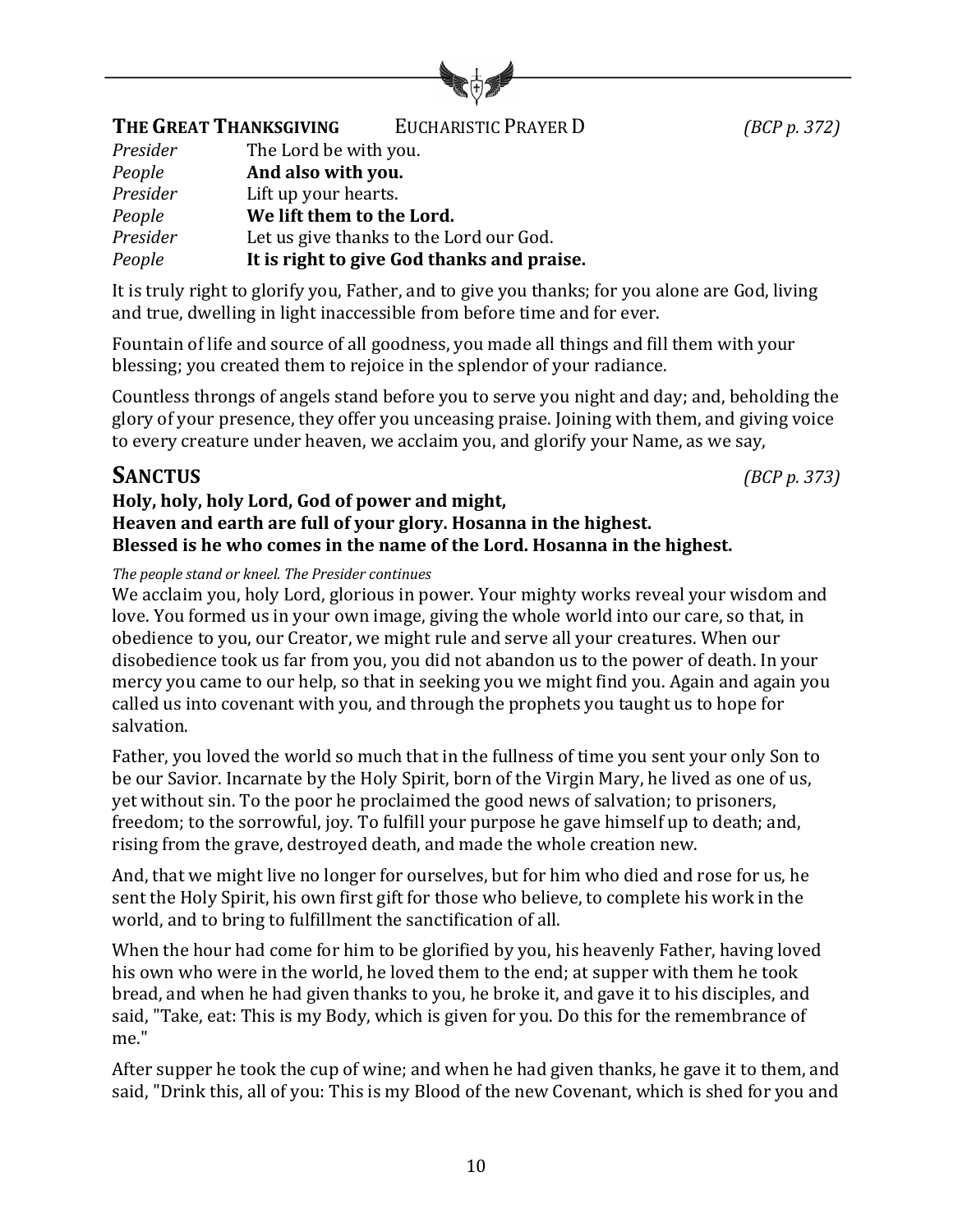

for many for the forgiveness of sins. Whenever you drink it, do this for the remembrance of me."

Father, we now celebrate this memorial of our redemption. Recalling Christ's death and his descent among the dead, proclaiming his resurrection and ascension to your right hand, awaiting his coming in glory; and offering to you, from the gifts you have given us, this bread and this cup, we praise you and we bless you.

#### *All*: **We praise you, we bless you, we give thanks to you,** and we pray to you, Lord our God.

#### *The Presider continues*

Lord, we pray that in your goodness and mercy your Holy Spirit may descend upon us, and upon these gifts, sanctifying them and showing them to be holy gifts for your holy people, the bread of life and the cup of salvation, the Body and Blood of your Son Jesus Christ.

Grant that all who share this bread and cup may become one body and one spirit, a living sacrifice in Christ, to the praise of your Name.

Remember, Lord, your one holy catholic and apostolic Church, redeemed by the blood of your Christ. Reveal its unity, guard its faith, and preserve it in peace.

And grant that we may find our inheritance with the Blessed Virgin Mary, with patriarchs, prophets, apostles, and martyrs, with St. Michael and all the saints who have found favor with you in ages past. We praise you in union with them and give you glory through your Son Jesus Christ our Lord.

Through Christ, and with Christ, and in Christ, all honor and glory are yours, Almighty God and Father, in the unity of the Holy Spirit, for ever and ever. **AMEN**.

### **THE LORD'S PRAYER** *(BCP p. 364)*

And now, as our Savior Christ has taught us, we are bold to say, Our Father, who art in heaven, hallowed be thy Name, thy Kingdom come, thy will be done on earth, as it is in heaven. Give us this day our daily bread. And forgive us our trespasses, as we forgive those who trespass against us. And lead us not into temptation, but deliver us from evil. For thine is the kingdom, and the power, and the glory, for ever and ever. Amen.

### **THE BREAKING OF THE BREAD** *(BCP p. 364)*

*The Presider breaks the consecrated Bread.* 

| Presider | Alleluia. Christ our Passover is sacrificed for us;         |
|----------|-------------------------------------------------------------|
| People   | Therefore let us keep the feast. Alleluia                   |
| Presider | The Gifts of God for the People of God.                     |
|          | Take them in remembrance that Christ died for you,          |
|          | and feed on him in your hearts by faith, with thanksgiving. |